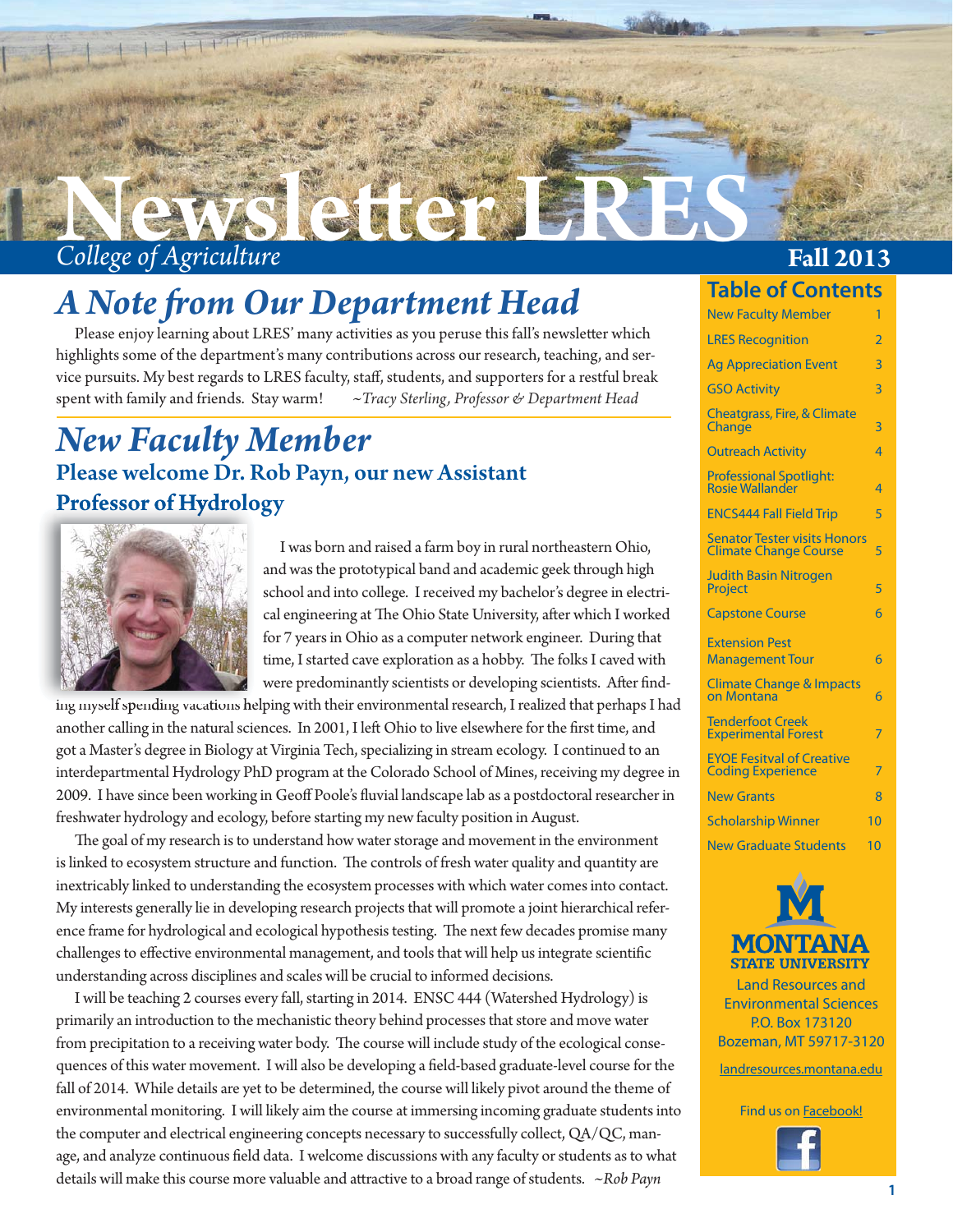## *LRES Recognition*



**John Dore,** Associate Research Professor, received the 2012 Editors' Citation for Excellence in Refereeing from the American Geophysical Union (AGU). This recognition is annually

bestowed upon individuals who are to be "commended for consistently providing constructive and thoughtful reviews" for the AGU journals. Dore was cited by Editor Peter Strutton for his service to the journal Geophysical Research Letters.



**Marcel Huijser, LRES Affiliate Faculty, was** featured in an Associated press article discussing how his wildlife crossing research is showing how wildlife highway underpasses are

improving wildlife habitat connectivity and decreasing motorists collisions with wildlife. This research is conducted by WTI and CSKT (Confederated Salish and Kootenai Tribes) in an equal partnership, and is funded by Montana Department of Transportation (MDOT) and Federal Highway Administration. More information about the project and outreach on [MDOT](http://www.mdt.mt.gov/research/projects/env/wildlife_crossing.shtml) and [People's Way Partnership.](http://www.peopleswaywildlifecrossings.org/)



**John Priscu, Professor, hosted the 5th interna**tional meeting of Polar and Alpine Microbiol[ogy last month, which included more than 150](http://polaralpinemicrobiology2013.montana.edu/about.html)  scientists from countries all over the world.

John Priscu was interviewed for an article in [Nature](http://www.nature.com/news/politics-the-long-shadow-of-the-shutdown-1.13978) and for [NPR](http://www.npr.org/2013/10/07/230170093/even-antarctica-feels-the-effects-of-the-government-shutdown) discussing the consequences of the government shut down on Antarctic research.



**Tracy Sterling,** Dept Head, and **Bob Peterson,**  Professor, won an Award for Excellence presented by the Western Extension & Research Directors for their work on a multi-state research project entitled: *W-2045: Agrochemical Impacts on Human and Environmental Health: Mechanisms and Mitigation.*



**Sam Carlson, Mike Bestwick, Sam Dougherty, and Adam Sigler (All LRES students)** 

MONTANA worked as a team and won the 24hours of Flat-**HEAD AT A READ FORMATION STATE UNIVERSITY**<br>head mountain bike race near Kalispell.

Sam Dougherty and Adam Sigler also came in first and second place in the American Water Resources Association Fun Run after the 2013 MT Section AWRA Conference



**Heidi Clark**, Grad Student, and **Duncan**  Patten, Director of the Water Center, had their research working with repeat photography of rivers of the Greater Yellowstone featured in the September/October Montana Water Newsletter.



**Lisa Lone Fight** was recognized for her excellent work, active participation, and contribution to the 2013 Edition of the Radical

Innovation Summit a NSF funded event held at the Organization of American States headquarters in Washington D.C. **Lisa** was also selected to be one of 35 national participants in the National Science Foundation's (NSF) "Radical Innovation Summit to Advance STEM Education", held in Washington D.C. and was also named as member of the NSF supported Society of STEM Women of Color Research Review Board.



**Christina Herron-Sweet** and **Krista Ehlert** were

each recipients of the Montana Weed Control Associations scholarship for 2013. They each received \$1000.





**Tristy Vick-Majors** travelled to her hometown in the Colorado Springs area in October to speak to middle schoolers at their Science

Fair where the local newspaper, The Gazette, did a feature article about Tristy and her work.



**Shavonn Whiten** won best oral presentation in the session on Infectious Diseases-Parasites and Vectors as part of the Third Biennial Western Regional IDeA Conference (INBRE) in Hono-

lulu, Hawaii. Shavonn's presentation was entitled, "Increasing Ambient Temperature and Susceptibility of the Mosquito Aedes aegypti to the Insecticide Permethrin: What's Global Warming Got to Do with it?"



LRES students (left to right) Sam Dougherty, Adam Sigler, Mike Bestwick and Sam Carlson are pictured above just after completing the 24hrs of Flathead mountain bike race near Kalispell in August. Team ketoacidosis brought home the win by tallying 28 laps in the 24 hour relay. Twenty eight laps on the eight mile course meant a cumulative of over 220 miles and ~30,000 vertical feet ridden by the team. While Carlson is a veteran 24 hour racer (obvious from his cool demeanor and stylish hat), it was a completely new experience for the rest of the team. Great times! ~Adam Sigler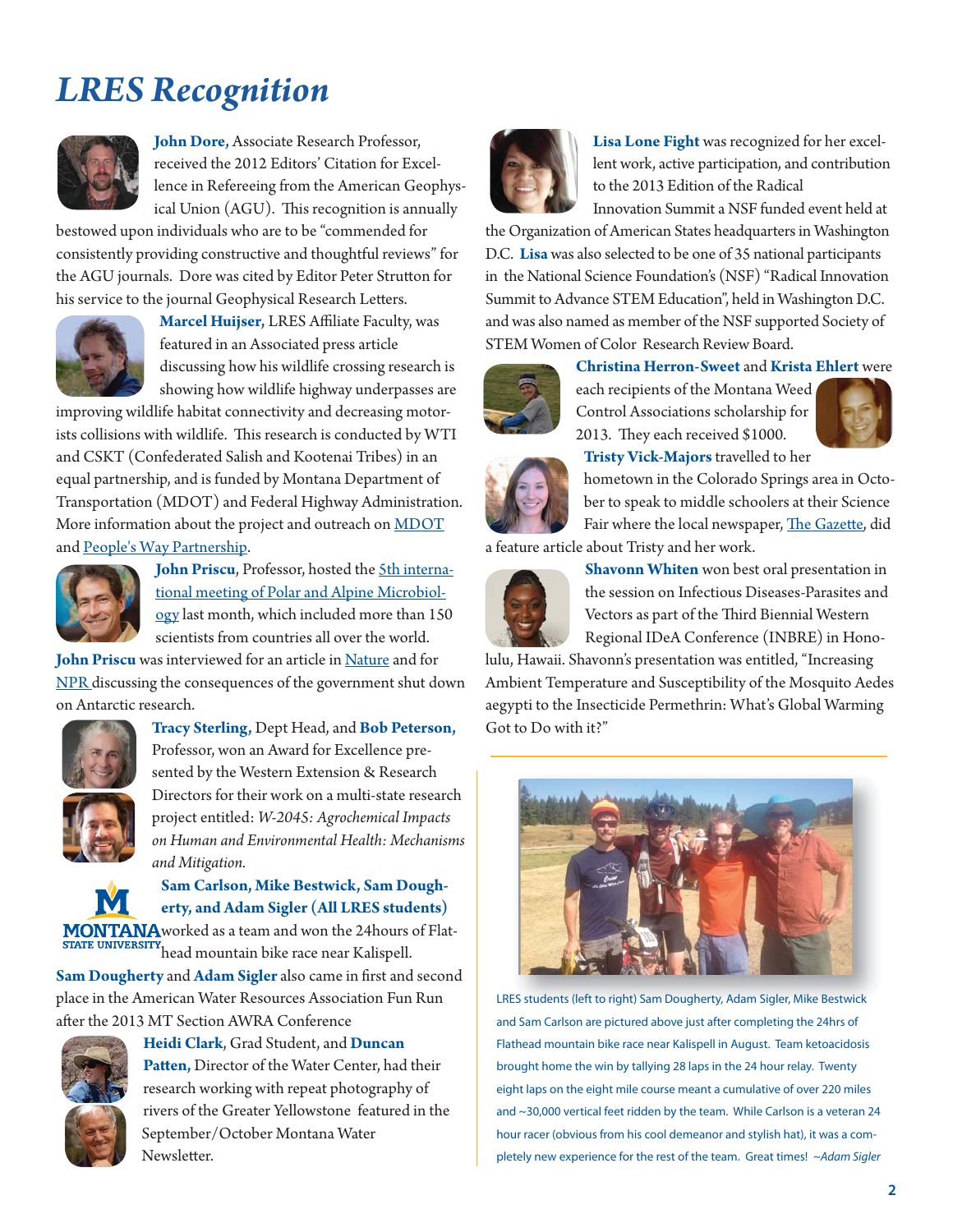# *Ag Appreciation Event*

 As part of campus "Celebrate Ag" activities Friday, October 25, Tony Hartshorn's lab represented the Department. Four undergraduates (Ellie Zignego, Tyler Nyman, Zachary Eddy, and Paul Rychener) ran the booth with two soil-centric, interactive displays.

The first provided attendees with a customized introduction to their backyard soils via the SoilWeb interface (explore your own backyard soil [here\)](http://casoilresource.lawr.ucdavis.edu/soilweb_gmap/). This map-based tool provides a simple interface to Natural Resources Conservation Service soil maps, as well as a behindthe-scenes snapshot of soil physical and chemical properties.



The second display constituted free "robot testing" via measurement of the concentrations Ellie, Paul, and Zach walk an interested attendee of carbon dioxide and water vapor in exhaled breath. This testing relies on the Department's through a robot test--the same test we use Licor 8100A gas analyzer. Fortuitously for attendees, the fundamental equation detailing the with soils.

transformation of carbohydrates as glucose or  ${\rm (CH_2O)}_6$  into  ${\rm CO}_2$  and  ${\rm H_2O}$  by soil microorganisms and roots also governs the greenhouse gases non-robot attendees exhaled at this Celebrate Ag event. Not a single robot was encountered!

Students also reviewed ongoing lab projects with attendees, from building an inorganic and organic carbon inventory for the Weirda wheat farm off Camp Creek, to teasing apart the relative influences of climate and parent material (typically the underlying rock) on soil properties, to undergraduate-designed and -executed tests of the efficacy of Bokashi composting amendments with pre-consumer, campus food waste.

We look forward to future Celebrate Ag events!  $\sim$  Tony Hartshorn

# *GSO Activity Friday LRES Socials*



LRES graduate student, Sean McKenzie, helps out by staining a pavilion.



Group of LRES grads gather to volunteer on National Public Lands Day.

The LRES socials are still being held the second Friday of every month! Please be on the lookout for email invitations that will go out the week of the social. These emails will also provide further details about where and what time the social is going to happen. All LRES students, faculty, and staff are encouraged to attend. See you soon!

#### *LRES Trailwork Day*

The GSO organized a volunteer day in coordination with the Gallatin Valley Land Trust, Montana Conservation Corps, and REI this fall on National Public Lands Day! A variety of volunteer projects were organized at Gallatin Regional Park, where the GSO was assigned to sanding and staining picnic tables, pavilions, playgrounds and bridges. It was a fun morning with fellow graduate students (and Dr. Jane Mangold!) helping to maintain one of Bozeman's parks. The GSO is hoping to plan another volunteer day this winter, so keep your eyes and ears open for more information. *~ Hally Strevey*

### *Cheatgrass, Fire, and Climate Change A Research Summary by Erik Lehnhoff , Jia Hu (Ecology), Lisa Rew, and Tim Seipel*

We are investigating the role of fire and fire breaks on the spread of cheatgrass (*Bromus tectorum*) and impacts on Montana rangeland plant communities. In this project funded by the Montana Noxious Weed Trust Fund and the World Wildlife Fund, we are working on fire sites on BLM land in the Tobacco Root Mountains, the MSU Red Bluff Research Ranch, and the American Prairie Reserve in south Phillips County. We are sampling burned and adjacent unburned areas, as well as fire breaks where present, and research includes assessing water use efficiency at the indvidual plant level, changes to soil fertility, and alterations to plant community composition. *~Erik Lehnhoff* 



Dr. Tim Seipel and Jeff Patriarche (undergraduate student and LRES IT guru) establishing sampling plots at the MSU Red Bluff Research Ranch.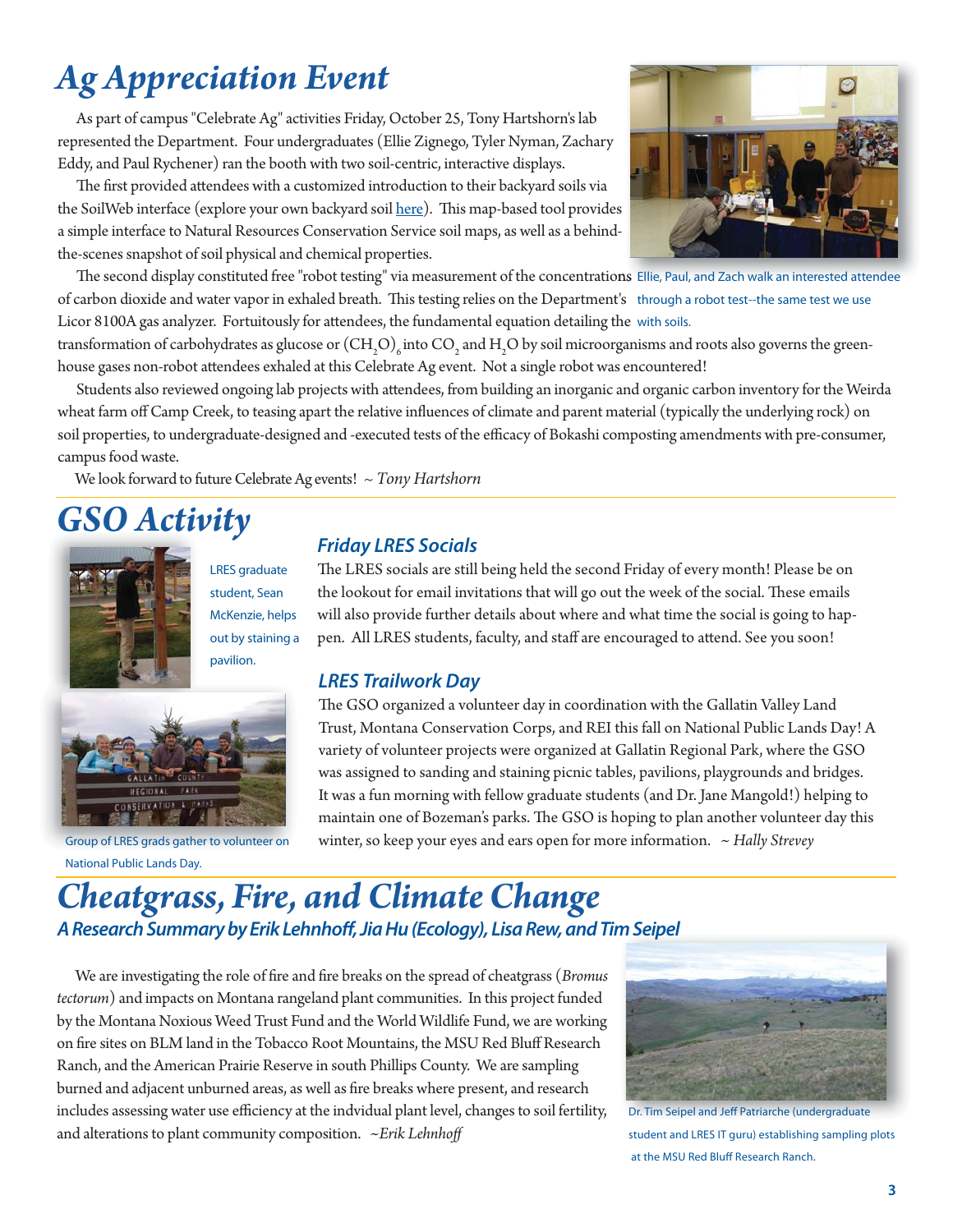### *Outreach Activity*

#### *LRES Graduate Student Hosts Three Insect Workshops for Young Students*

In addition to conducting research as part of her Master's Thesis, Shavonn Whiten, a graduate student with Dr. Bob Peterson, conducted three science-based outreach activities with local youth. On May 28, 2013, Shavonn hosted an outreach activity with the Bozeman Senior Center Pre-School. She presented a workshop where she discussed and explained the key characteristics of insects, and provided a visual



 Shavvon (top left) with EPSCoR MSU Peaks and Potentials Summer Camp Participants.

### *Professional Spotlight:*



I am a Research Associate for Dr. Rick Engel, I organize and maintain the soil nutrient cycling research lab. I really enjoy tiny details involved with research. Currently Rick is working to assess the volatilization of ammonia from urea fertilization

for wheat production in Montana's cropland. A secondary research project assesses the ability of different cropping systems in the Golden Triangle to sequester Carbon in the soil; Dr. Perry Miller is also involved with this project. I enjoy working for Rick, through him I've worked with some fantastic undergraduate, graduate students, and other scientists.

 In some ways I am simply a mechanic working to maintain various instruments for soil analyses. For total Carbon and Nitrogen we have a Leco TruSpec CN - this instrument combusts samples at a very high temperature and gases are analyzed for Carbon and Nitrogen. Leco requires lots of maintenance, but is designed for easy repair and upkeep. Nitrate, ammonium and urea from soil extracts are analyzed on the Lachat autoanalyzer located in the EAL, a fabulous instrument when it is working correctly. For greenhouse gases, we have a gas chromatograph that is designed to measure  $\mathrm{CO}_{_2}, \mathrm{N}_{_2}\mathrm{O}$ and  $\text{CH}_4$ . We are using it to measure  $\text{CO}_2$  from microbial biomass in soils. If someone works with me long enough they will be trained on these instruments as well, I always tell them "they'll never be out of work if they can operate a Lachat or Leco."

After high school I went to college on a 'whim' and found that I

demonstration using live examples of the mosquito life cycle. She concluded her workshop by assisting the pre-schoolers in making mosquito masks. On June 5, 2013, Shavonn hosted an outreach activity with third graders at Longfellow Elementary School in the Bozeman area. There she shared live examples of the mosquito life cycle and gave a presentation about the key characteristics of insects. On June 18, 2013, Shavonn hosted, Insects All Around Us, an activity with the 2013 MSU Peaks and Potentials Summer Camp participants. She shared live examples of the mosquito life cycle, explained the key characteristics of insects, assisted the students with sweep netting insects, and assisted them with identification of their collected insects. For each of these outreach activities, Shavonn was assisted by Hannah Bares, an intern in the Peterson lab summer 2013.

 Shavonn credits her interest in the sciences to childhood experiences that were afforded to her in her hometown of Baton Rouge, Louisiana and feels it is imperative that she introduces children to the WONDER-FULL-NESS of science and motivates them to become interested in the daily scientific beauty and wonders of nature that surrounds them. *~Shavonn Whiten*

enjoyed Botany and took every plant class that I could at UW-Green Bay. It was a great opportunity for me as I worked with some great faculty and other students. I worked in the Herbarium there and collected plants for their collection, hand-writing many labels for plants in the collection. After college I joined the Peace Corps and was asked to work for the National Bank of Costa Rica with their rural farm loan program. I worked with corn and bean farmers in the central mountain region near San Jose. It was very different to live outside of the US and to live in the tropics. Farmers I worked with were mostly subsistence farmers, growing enough food to support themselves and their families. Just like here, when rainfall is sufficient, crops are good.

 I moved to Bozeman in 1988 to do a Masters in Land Rehabilitation and this is when I realized that I really enjoyed research and the tiny little details needed to get good data. After finishing my degree I worked with Dr. Bret Olson in the Animal and Range Sciences department researching grazing animals effects on rangeland weeds and native grasses. I also spent lots of time observing cows grazing rangeland during winter.

 My husband, Mike Carignan, is a track coach here at MSU and I like helping out at track meets and other athletic events. By the USATF official certification process, I am a certified track official. When I am not helping out with throwing events, I am at the timing table running the FinishLynx finish line cameras and software. This is a real treat, I enjoy watching athletes compete and getting times from the races is great. I've found that track officials are one big family, amazing people from all over Montana who come to officiate track meets. *~Rosie Wallander*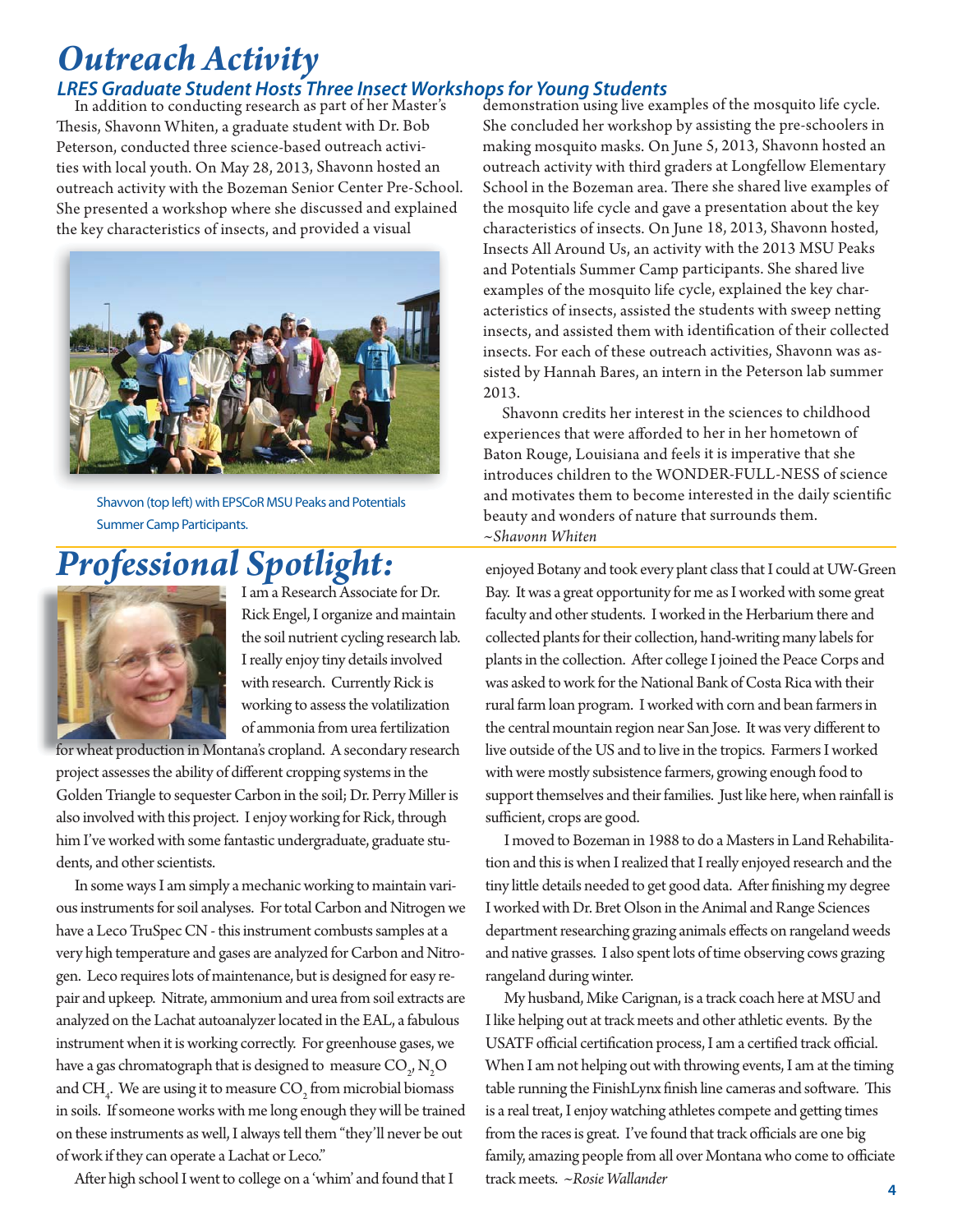# *ENCS444 Yellowstone River Field Trip*

The Paradise Valley is a natural choice for a field trip that connects basic hydrologic concepts with the physical features of a specific landscape. The valley is clearly defined topographically and has excellent long-term river discharge records at its upstream and downstream ends, allowing exploration of the valley's seasonal water budget. Unobstructed views of the valley make it easy to relate hydrology and stream dynamics to the geologic and geomorphic setting. In the valley bottom, glacial moraines and outwash set the stage for modern river migration, riparian habitat dynamics, groundwater exchange between the river and its floodplain, and the flow of spring creeks. On valley sides, seepage from streams flowing across alluvial fans generates waves of groundwater flow that follow





spring runoff. The same seepage losses interact with irrigation diversion to control instream flows and constrain fish habitat restoration. Historic battles over proposals to dam the Yellowstone and recent controversies about bank stabilization raise important questions about links between hydrology and policy. Sadly, closure of Yellowstone National Park by the federal government shutdown blocked us from visiting headwaters streams that illustrate important aspects of snow hydrology, lake storage, and interactions between hydrology, predators, and riparian vegetation. These examples can be highlighted in lectures and assignments, but students really appreciate seeing them in the field. ~ Paul Hook

# *Senator Tester Visits Honors Climate Change Seminar Course Taught by Three LRES Faculty* This honors climate change seminar brought together 3

LRES faculty (Scott Powell, Paul Stoy, and Tony Hartshorn) as well as environmental journalist Douglas Fischer (dailyclimate. org). Although originally intended as a Great Expeditions proposal to the upcoming United Nations "climate summit" in Warsaw, Poland, the course was repackaged and kept on campus this Fall. In addition to U.S. Senator Jon Tester, a few past guest speakers have included Ph.D. candidate Bill Kleindl (UM); Scott Barndt (US Forest Service, Climate Change Coordinator for the Gallatin and Custer National Forests); Dr. Jordy Hendrikx (MSU Earth Sciences); Dr. Molly Cross (Wildlife Conservation Society); Dr. Ray Rasker (Headwaters Economics); Dr. Spangler (Chemistry), Dr. Shanahan (Political Science). *~Tony Hartshorn*



On Friday, 25 October, 2013, U.S. Senator Jon Tester visited with the students of an honors undergraduate seminar, "Climate change: where science and policy diverge" co-instructed by three LRES faculty and Douglas Fischer, the Bozeman-based editor of The Daily Climate. Pictured from left to right: James Mauch (Geology), Sen. Tester, Calder Thingvold (History).



## *Judith Basin Nitrogen Project*

LRES graduate student Liza Harris and visiting scholar Lin Hua from the Xishuangbanna Tropical Botanical Garden, China, install an eddy covariance tower in the Judith Basin to measure carbon dioxide and water flux between the surface and the atmosphere in a wheat crop rotation. The measurements will also contribute to the goals of the Judith Basin Nitrogen Project (lead PI: Stephanie Ewing) by contributing to an improved understanding of the water balance of the Judith Basin. *~Paul Stoy*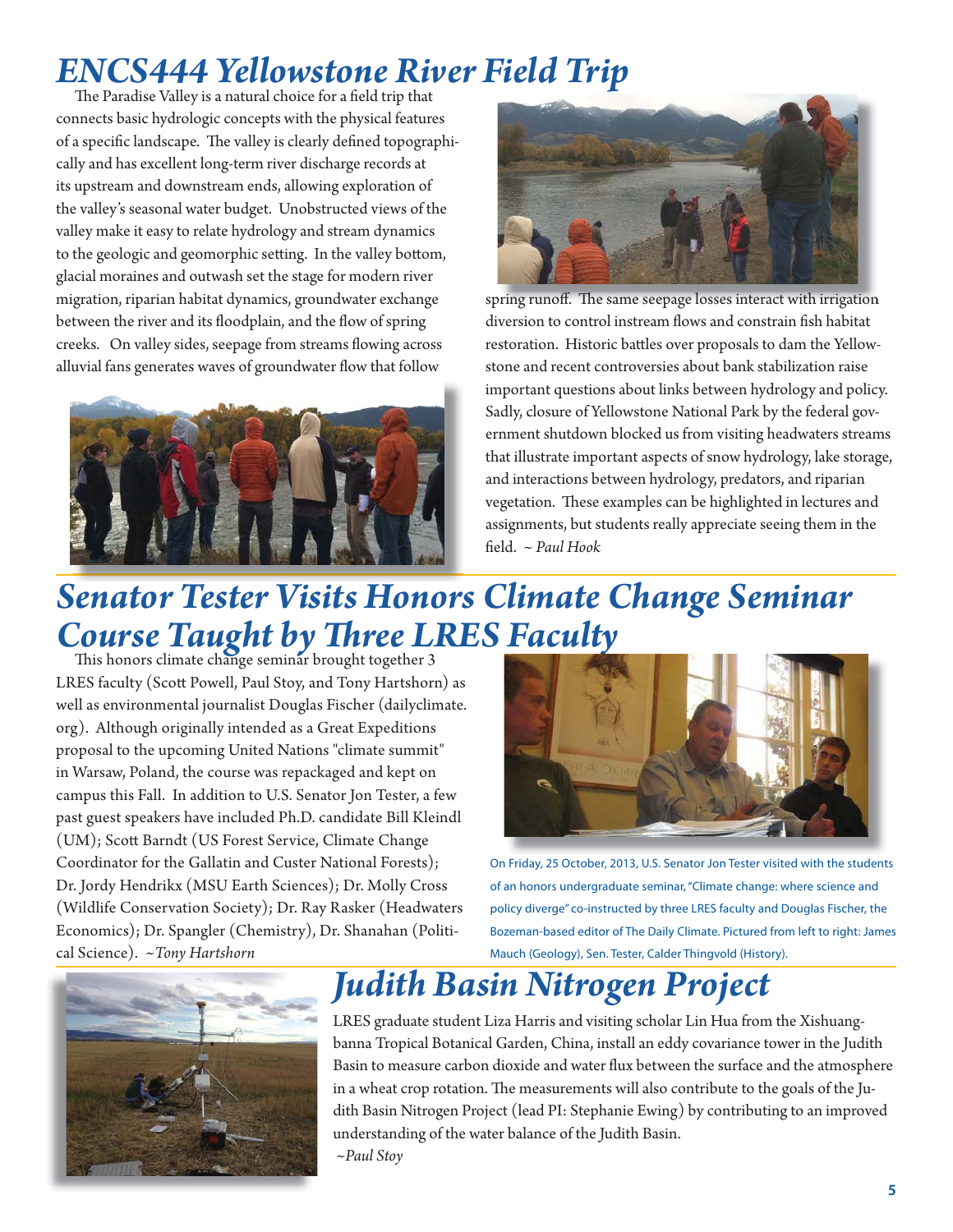### *Capstone Course*

The 2013 Capstone Course focused on global water issues this semester, and students researched and put together papers and presentations on water scarcity, ways to increase efficiency in agricultural, urban, and domestic spheres, the process of desalinization for producing drinking water, and wastewater reuse for irrigation and non-potable needs. Students presented their work on campus in seminar format and as a guest lecture in our freshman introductory class, and at the public library in a talk open to the public. In addition to touring the wastewater treatment plant, we invited guest speakers to talk about the interface between science and regulation for Montana water use. Pictured below is Kathleen Williams, HD65 State Legislator and a water professional, Brent Esplin, from the U.S. Bureau of Reclamation, and John Metesh, from the Montana Bureau of Mines and Geology. They spoke to the class about the challenges of retrofitting aging infrastructure to accommodate fisheries, about the groundwater/ surface water interface in terms of the exempt well impacts on water rights of irrigators, and water issues that the state legislature contends with. ~*Cathy Zabinski*

## *Extension Pest Management Tour*

 Members of the LRES faculty participated in the annual Extension Pest Management Tour on October 7 through October 9. The Pest Management Tour provides education for private pesticide applicators in multiple counties in a specified region of Montana. This fall the tour covered northwestern Montana and included Lake, Flathead, Sanders, Mineral, Missoula, and Ravalli Counties as well as the Blackfeet Reservation. Jane Mangold, Fabian Menalled, and Zach Miller provided presentations on cheatgrass management, revegetation of weed-infested rangeland, and techniques to minimize injury to non-target vegetation while managing noxious weeds. Approximately 150 people attended the presentations. The Extension Pest Management Tour is organized by Cecil Tharp, Extension Pesticide Education Specialist, from the Department of Animal and Range Sciences. Mary Burrows and Kevin Wanner from the Department of Plant Sciences and Plant Pathology were also speakers on the tour. *~Jane Mangold*

Dr. Zach Miller visits with the audience in Ronan, MT, about cheatgrass management.





(above) Professor Zabinski (purple) and students listen & take notes during John Metesh's presentation. (below) Brent Esplin gives his presentation to the capstone class.



### *Climate Change and Impacts in Montana A Workshop to Engage MSU Extension in the Development and Delivery of a Science-Based Program to Help Montana Citizens*

 MSU Extension Agents and Specialists face numerous issues regarding the environment, the economy, and the well being of the audience they serve. Among them is Montana's vulnerability to water shortages, extreme weather events, and increased fire frequency and pest outbreaks. Climate variability and its impact are at the core of these issues and, while scientists overwhelmingly endorse the evidences of global climate change, there is still a debate among Montana's citizens on the extent and impact of this problem. This lack of communication between scientist and the general audience is one of the biggest roadblocks to address the issue of climate change predictions and impacts. In October, a group of Extension specialists from different Departments and Colleges organized a two hour workshop where more than 150 Extension Agents and Specialists, faculty, and students brainstormed with climate change scientists, producers, and the Montana Director of Agriculture approaches to develop and deliver a science-based extension program addressing the needs of our citizens regarding climate change and impacts. Invited speakers included Mr. Ron De Yong, Director of the Montana Department of Agriculture; Dr. Bruce Maxwell, LRES; Dr. Luther Talbert, PSPP; Mr. Jeff Hockett, Agricultural producer near Havre; and Dr. Kelsey Jencso, Montana State Climatologist. *~Fabian Menalled*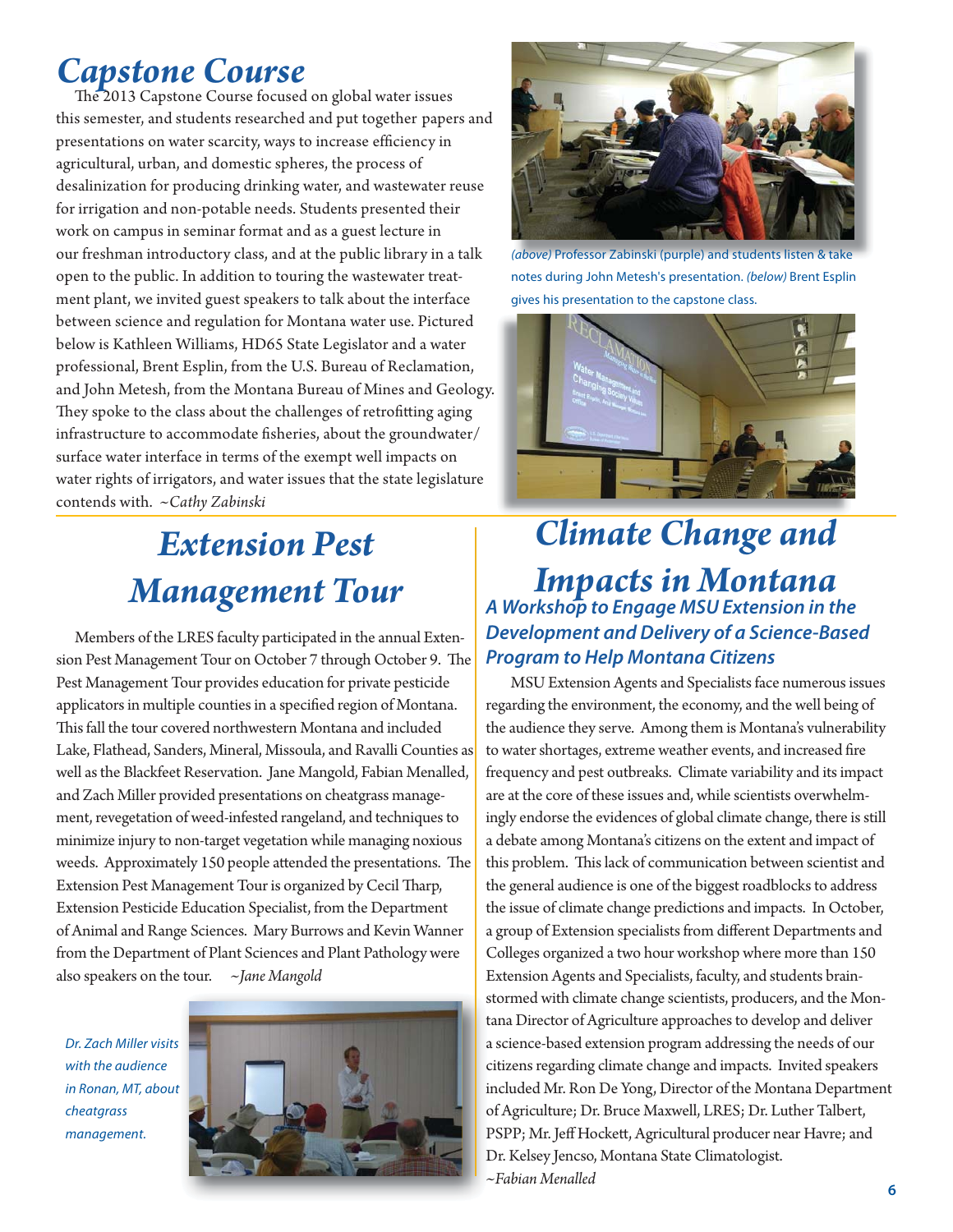### *LRES Research at Tenderfoot Creek Experimental Forest*



This fall, MSU researchers wrapped up a second successful field season at the Tenderfoot Creek Experimental Forest (TCEF) in the Little Belt Mountains of central Montana. LRES faculty members Tim McDermott, Ryan Jones and John Dore, along with LRES undergraduate student Keenan Brame, repeatedly sampled soil DNA and trace gases across two watersheds from prior to snowmelt in early June until the end of the productive growing season in September. Their research is illuminating the relationships between the environment, soil microbial communities and the production and consumption of methane and other greenhouse gases. The MSU contingent is working synergistically with faculty and students from six other universities across the country, adding a microbiological component to ongoing hydrological and biogeochemical research at TCEF. Their work is supported by the National Science Foundation's EPSCoR program through the Montana Institute on Ecosystems (IoE). Their preliminary results, demonstrating spatial organization of methane-cycling microbes along environmental gradients, were highlighted in August at the IoE's Annual Science Summit in Helena.

*~John Dore*

(clockwise from top left) Tim McDermott, Ryan Jones, John Dore, and Keenan Brame.

### *2013 EYEO Festival of Creative Coding Experience*

Data visualization– the visual representation of information – is a common practice for scientists in the form of plots and graphs. Current



open-source software developments have increased the tools available for creating graphics that go beyond the standard graph and increase public access to science by creating engaging stories with data. Data visualization can take many forms, from static graphics that you might see in Newsweek or National Geographic, to interactive plots like those used by Hans Rosling in his remarkable **TED** talk. One of my [favorites](http://hint.fm/wind/) is an elegant, dynamic, real-time plot of wind patterns across the United States, developed by Fernanda Viegas and Martin Wattenberg. In June I had the opportunity to attend the 2013 Eyeo Festival of Creative Coding in Minneapolis, MN. The annual Eyeo Festival is a conference highlighting the most innovative techniques in programming, design and communication. Though much of the work presented at Eyeo was related to social sciences, there is growing recognition across fields that data visualization Wind map from http://hint.fm/wind/

can be an effective way to engage a wide audience. Through the duration of the conference there were abundant opportunities for cross-pollination across disciplines and I came away with numer-c ous ideas for future projects and new tools for presenting my own research. *~Karin Neff*  r

## *ENSC 110*



Students co-enrolled in Dr. Hartshorn's ENSC245 Soils course served as "deputy TAs" to help facilitate this hands-on soil introduction behind the Plant Growth Center.



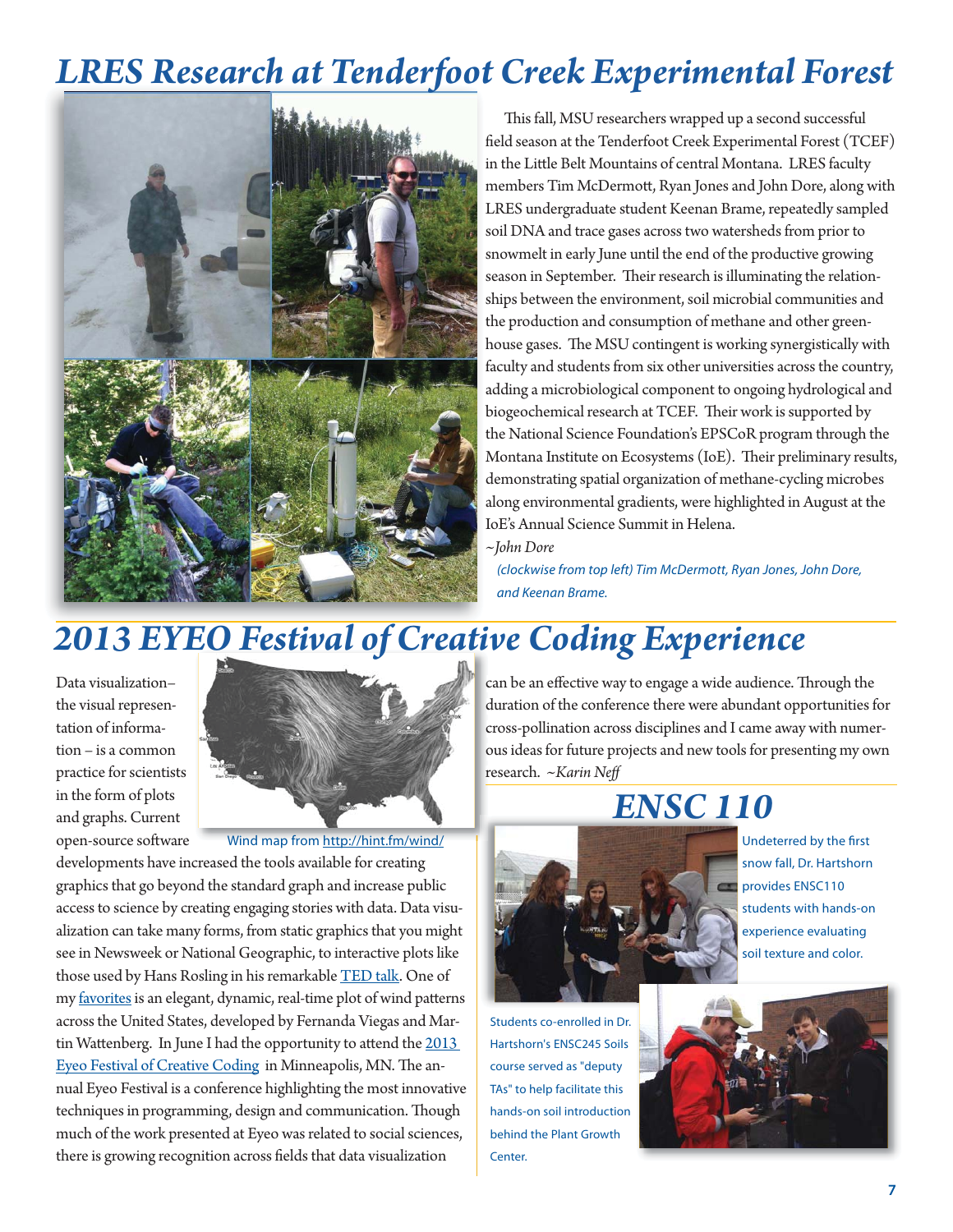### *LRES Grants 2012-2013*

#### *New grants awarded from November 2012 through November 2013*

These funds fuel our research and teaching mission-to discover new knowledge, to engage and train students using laboratory and field studies across local to global scales, and to enrich the lives of Montanans. Please take a minute to congratulate our faculty and staff on their meaningful work and impressive accomplishments.

*Agency & PI Title*

#### **Montana Grants**

#### **Montana Department of Agriculture**

O'Neill **Alfalfa Leafcutting Bee Research and Outreach** 

#### **Montana Department of Environmental Quality**

Sigler, Kaylor Volunteer Monitoring - Addressing Shared Statewide Goals

#### **Montana Noxious Weed Trust Fund**

| Galli-Noble   | Update and Expand the Mapping Noxious Weeds in Montana Publication, and Conduct MRWC-EDDMapS Trainings           |
|---------------|------------------------------------------------------------------------------------------------------------------|
| Lehnhoff, Rew | Assessing the influence of fire and grazing on cheatgrass spread and plant community composition                 |
| Littlefield   | Common Tansy & Ox-Eye Daisy Biological Control                                                                   |
| Littlefield   | Russian Knapweed Biological Control                                                                              |
| Littlefield   | Invasive hawkweed biological control                                                                             |
| Littlefield   | Whitetop Biological Control                                                                                      |
| Mangold       | Montana Noxious Weed Education Campaign                                                                          |
| Mangold       | Memorize, Recognize, Prioritize Noxious Weed Education Project                                                   |
| Mangold       | Predicting plant community response to weed control: When is revegetation necessary?                             |
| Mangold       | Tall Buttercup Ecology and Integrated Management: Phase 2                                                        |
| Weaver        | Identifying and Testing Candidate Agents for Biocontrol of Russian Olive: Limiting Target Plant Reproduction     |
| Weaver        | Determining the Efficacy of Biocontrol using Mecinus janthinus. Strains on Dalmatian, Yellow and Hybrid Toadflax |

#### **Montana Wheat & Barley Committee**

| Ewing, Brookshire         | Soil Analysis: Purchase of a new Lachat Quickchem flow injection analysis system                                                                                    |
|---------------------------|---------------------------------------------------------------------------------------------------------------------------------------------------------------------|
| Hartshorn, Engel, Miller  | Rapid assessment of soil carbon turnover times associated with alternative cropping strategies for dryland wheat: A<br>proposal to upgrade an existing gas analyzer |
| Menalled, Davis           | Control of glyphosate resistant kochia in fallow with soil active herbicides                                                                                        |
| Miller, C. Jones          | Legacy effects of long-term diversified cropping systems                                                                                                            |
| Stoy, Ewing, Sigler       | Carbon and water exchange in fallow versus wheat or cover crops: Are there any carbon and water benefits to fallow?                                                 |
| Stoy                      | Water use and carbon sequestration in MT wheat fields: Connecting tower and satellite measurements to under<br>stand field-to-statewide dynamics                    |
| Weaver                    | Expanded Implementation of Wheat Stem Sawfly IPM                                                                                                                    |
| Weaver, Bixenmann, Miller | Integrating Multiple Agronomic Tactics for Suppression of Severe Wheat Stem Sawfly Infestations: Field Scale<br>Grower Implementation                               |
| Weaver                    | Orange Wheat Blossom Midge Management                                                                                                                               |
| Weaver                    | Parasitoids of the wheat stem sawfly: augmentation, impact and education                                                                                            |
|                           |                                                                                                                                                                     |

#### **Private, University, and Other Grants**

#### **Algoma University**

| Galli-Noble                          | Service Support for Building a NAISN Web Presence                                                                                                                            |
|--------------------------------------|------------------------------------------------------------------------------------------------------------------------------------------------------------------------------|
| <b>Koch Agronomic Services</b>       |                                                                                                                                                                              |
| Engel, C. Jones                      | Effect of Agrotain? Nitrogen stabilizer on NH3 volatilization, N recovery, yield, and protein response of dryland<br>winter wheat to urea applied during cold weather months |
| <b>American Indian Science</b>       |                                                                                                                                                                              |
| Foreman                              | Informal Science Geoscience Community Field Workshop to Enhance Native American Interest and Recruitment<br>into STEM Programs                                               |
| <b>Wildlife Conservation Society</b> |                                                                                                                                                                              |
| Ewing, Brookshire                    | The role of soils in ecosystem resiliency with bison reintroduction                                                                                                          |
| <b>Fort Belknap Indian Community</b> |                                                                                                                                                                              |

Galli-Noble Developing a Noxious Weed Management Plan for the Fort Belknap Indian Community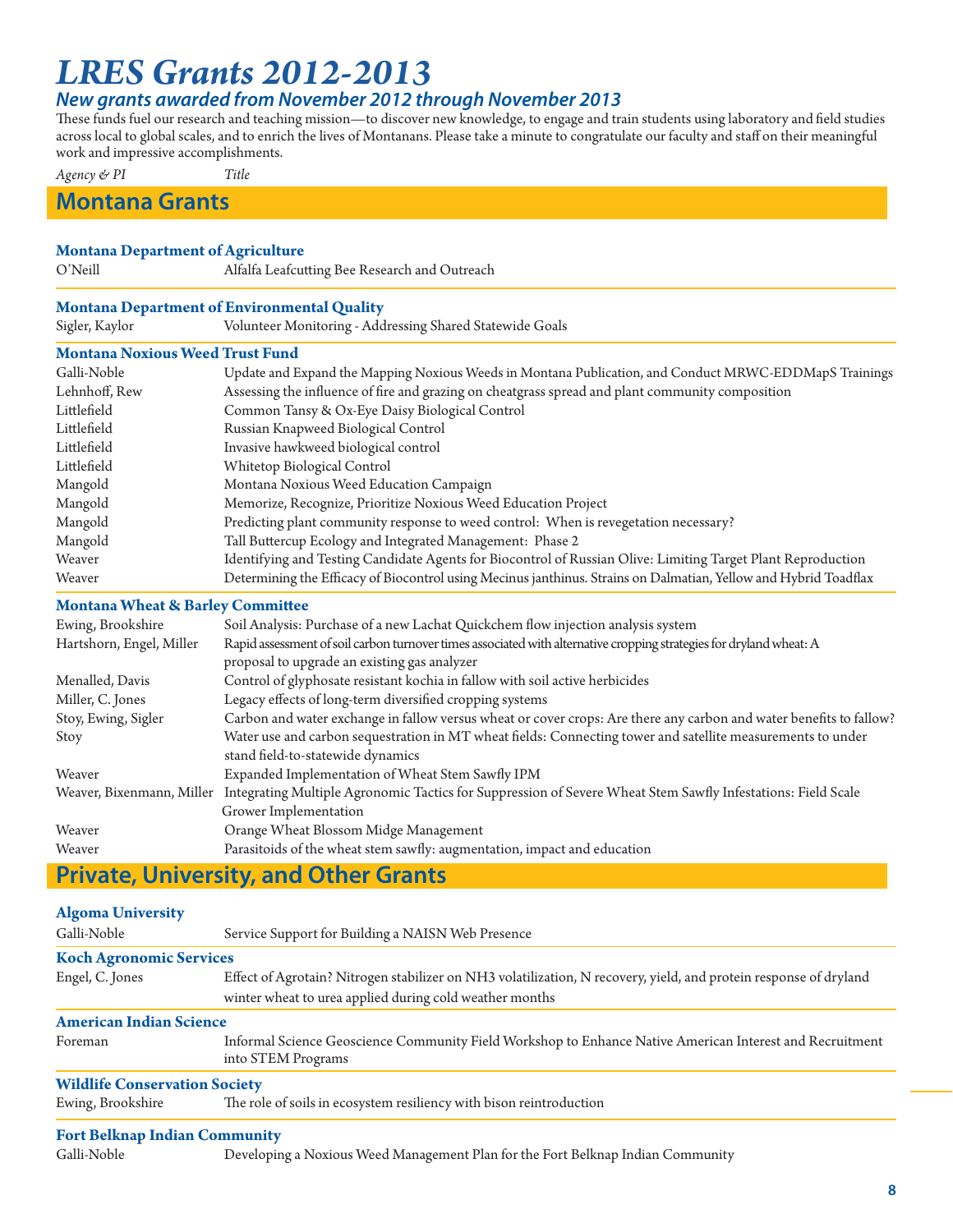#### **Western Integrated Pest Management**  Mangold Integrating Bio-Control Insects and Cattle Grazing to Suppress Spotted Knapweed **World Wildlife Fund** Rew, Seipel Research on the interactions of bison grazing and fire on the American Prairie Reserve, south Phillips County, Montana **Wyoming Department of Agriculture** Galli-Noble Missouri River Watershed Coalition Program Coordination (2013) I **National Aeronautics and Space Administration** Lawrence Feasibility Study: Classification of Whitebark Pine and Spruce-fir Forests to Improve Wildland Fire Decision Support Tools in the USFS Northern Region **National Parks Service** Sigler Water resource monitoring - Bighorn Canyon NRA **National Science Foundation**  Dore HOT Program Carbon and Data Quality, University of Hawaii at Manoa McDermott, Dore Institute on Ecosystems - Focus Lead Year II - McDermott Poole COLLABORATIVE RESEARCH: Leaky Rivers: Nutrient Retention and Productivity in Rocky Mountain Streams Under Alternate Stable States Poole, Marshall Institute on Ecosystems - Focus Lead Year II - Poole Priscu ARRA WISSARD Borehole Access, Northern Illinois University Priscu ARRA WISSARD Borehole Access, Pennsylvania State University Priscu ARRA Collaborative Research: GeomicroBiology of Antarctic Subglacial Environments Beneath the Mercer and Whillans Ice Streams, Louisiana State University Priscu Collaborative Research: Developing New Science and Technology for Subglacial Studies of the Whillans Ice Plain and West Antarctic Ice Sheet Priscu EAGER: Collaborative Research: Habitability of Antarctic lakes and detectability of microbial life in icy environments by autonomous year-round instrumentation Stoy Collaborative Research: Building forest management into Earth system modeling: Scaling from stand to continent **US Animal and Plant Health Inspection Service** Littlefield Biological Control of Orange Hawkweed Littlefield Biological Control Agents of Russian Knapweed: Conservation, Redistribution and Monitoring of Agents Weaver Collection of a Yellow Toadflax Specific Strain of the Stem-Mining Weevil, Mecinus janthinus Germar for Redistribution **US Department of Energy** Priscu Request for participant support costs for the 5th International Conference on Polar and Alpine Microbiology: Big Sky, Montana **USDA Forest Service** Galli-Noble Missouri River Watershed Coalition Program Management 2012-2014 Galli-Noble Missouri River Watershed Coalition Program Coordination Lawrence, Savage Changes in the abundance and configuration of Canada lynx habitat **USDA National Institute of Food and Agriculture** Lawrence Sustainable Biofuel Feedstocks from Beetle-killed Wood: Bioenergy Alliance Network of the Rockies (BANR) Mangold, Menalled Implementing an IPM Program for Montana Menalled A predictive model to increase adoption of IPM of a mite-virus disease complex in wheat Menalled SARE Professional Developmente Program for Montana Miller Solving spring survival for winter canola in Montana O'Neill Evaluating native perennial flower strips for enhancing native bees and pollination services on farmlands Weaver New Genes for Resistance to the Wheat Sawfly  **Federal Grants Private, University, and Other Grants (continued)**